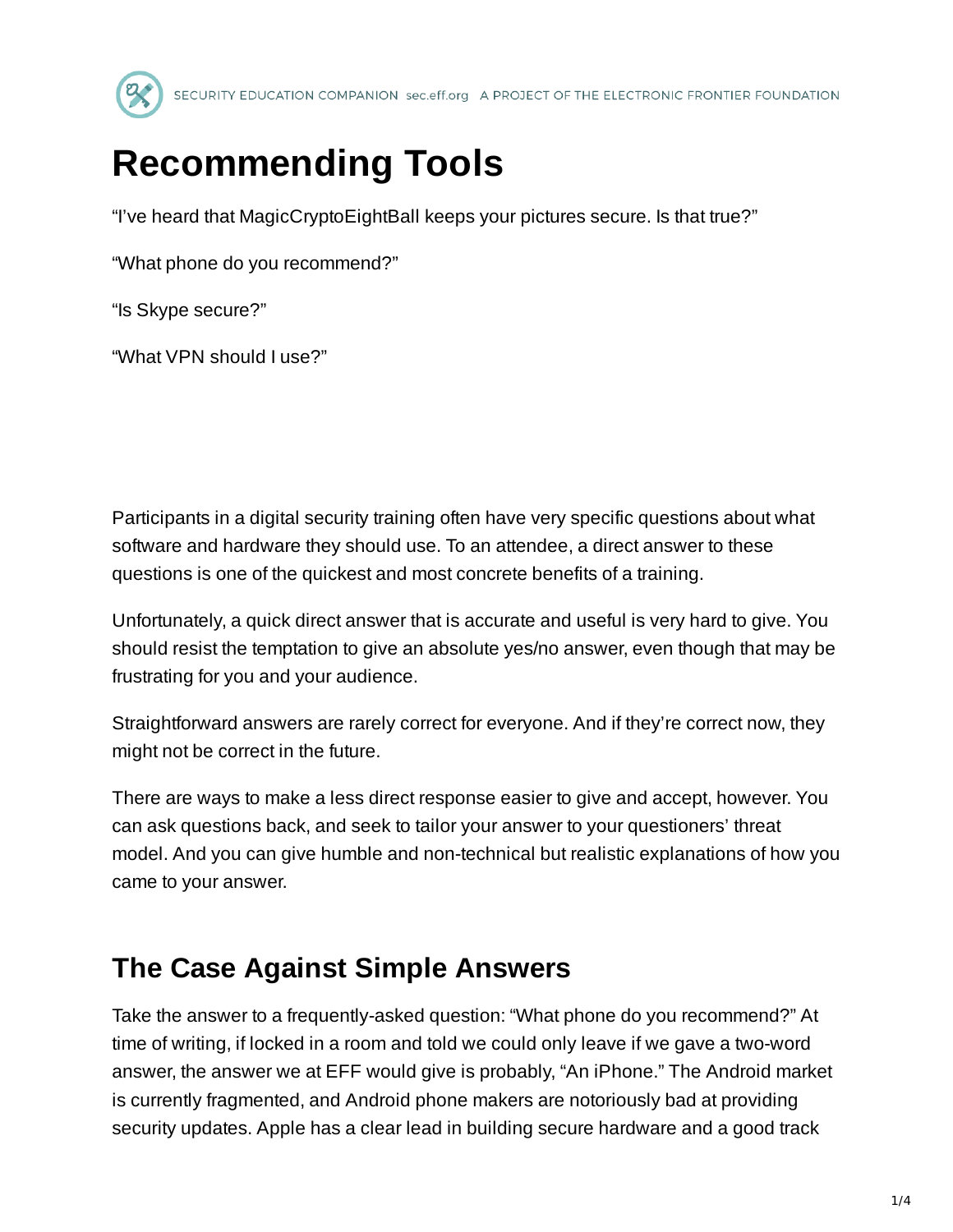record of fighting off legal attempts to obtain the personal data of iPhone users. There are no equivalently secure open hardware, open-source solutions, and even if there were, we'd want to see how such solutions performed in real-life settings.

Each of these factors could change, and may change quickly. Google could shift their focus heavily toward security, or Apple's attitude toward law enforcement access could shift. Apple's institutional culture is secretive, so we have little insight into its internal decision-making policies, or the details of its hardware and software. A publicised flaw in the design of Apple's products could make all of its protections useless in the future. An unpublicised flaw might mean that none of those protections work right now.

Further, a suggestion to buy an iPhone may be alienating and unfeasible for some learners. iPhones are notoriously expensive, and such valuable hardware may make its owner a target for theft in some communities.

Based on all of these factors and more, our "confident, direct" answer is much more like a reasonable guess than a scientific, undeniable fact. We must acknowledge all of these factors and the way they change over time, because otherwise participants will be much more reticent to update that information (or listen to another expert) when the facts underlying a straightforward suggestion change.

## **Answers Can Change**

As hard as it is to give useful digital security advice, it's even harder when you're trying to revise outdated but direct past advice.

A good example here is the answer to the question "Is Skype secure?". There was a time when Skype was one of the more secure options for messaging and video chat. But over time, changes in infrastructure by Microsoft, the lack of a published and audited description of the Skype protocol, the known targeting of Skype by state actors, and the growth in better alternatives has changed this answer. The correct answer was never, "Yes, Skype is absolutely secure." The answer now is not quite, "Skype is always insecure!" either. It does remain better than using text messages, and—if you're being targeted by someone other than the United States and a handful of other major state actors—better than a phone call. The frustrating answer remains: it depends.

People want a direct, yes/no answer. But when (not if) conditions change, it's much harder to persuade people to follow a new recommendation if they were not told the reasons for the old one.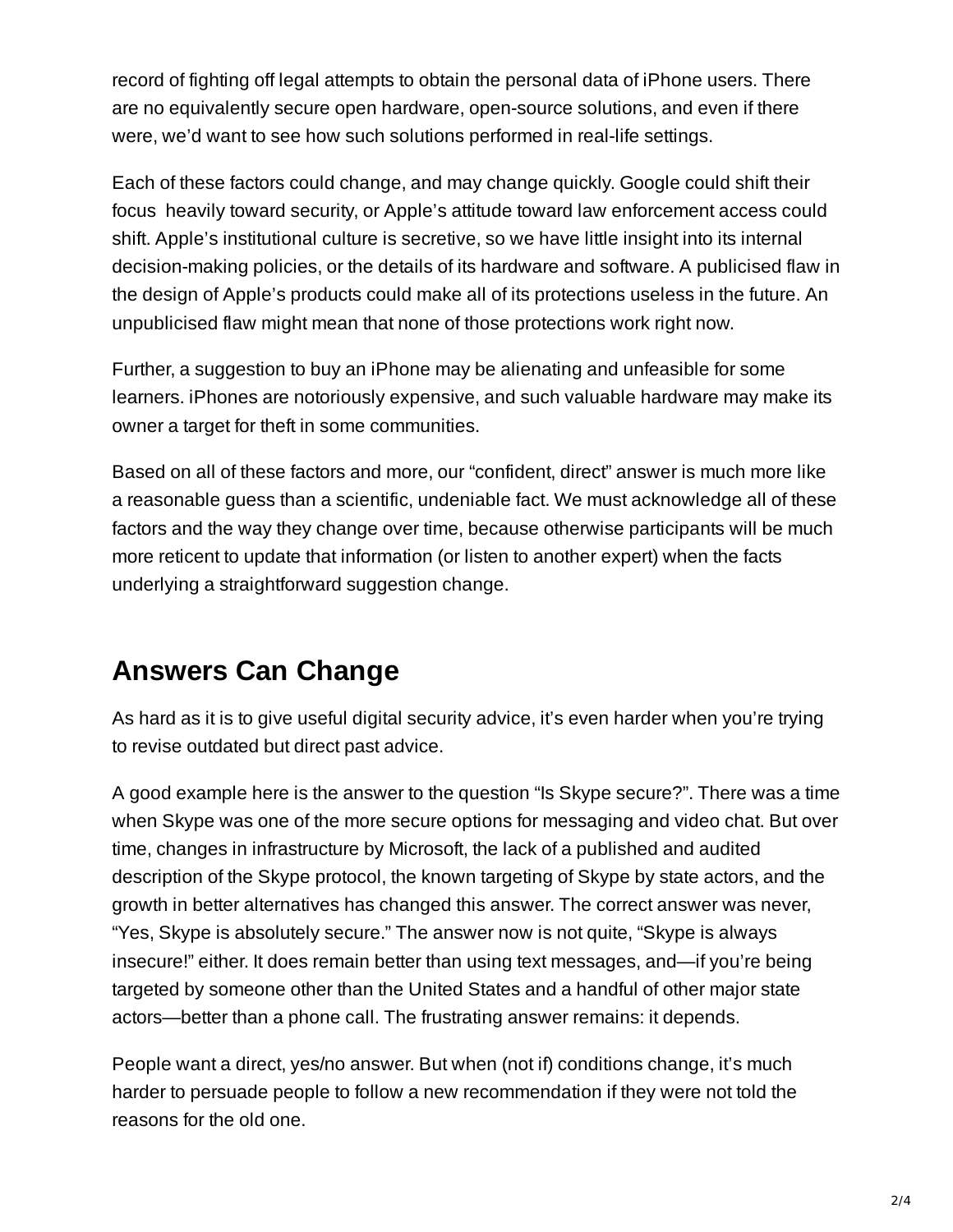# **How To Make "It Depends" Sound Okay**

In an ideal world, the best thing you could teach your attendees is not a list of absolute facts about digital security, but strong intuitions about what the right answer might be, and an ability to ask follow-up questions that can pin down that answer more accurately.

To that end, here's a good way to structure your answer:

- **Make it personal, not technical.**
- **Explain your thinking.**
- **Give a recommendation anyway.**
- **Give the audience a place to look for deeper explanations and updates.**

#### **Make it personal, not technical**

First, make it clear that this is your opinion, not a voice from God. "I don't think anyone has an absolute answer for that which works under any situation, but here's what *I* think." "There's not an easy answer to this question." And of course the old favorite, "It depends." This gives you a chance to walk the audience through your thinking, which in turn gives you a chance to explain how the advice might be incorrect, while conveying some of the intuitions you're using.

The advantage here is that the authority to your advice comes from your explanation, not from your position. That means that if your audience gets conflicting advice from another source, they'll look for explanations from that source, too.

### **Explain your thinking**

The biggest intuition we use is to threat model, so it's useful to repeat that. For example, an explanation that takes this into account could sound like:

"If I was trying to decide which phone I'd use, I'd be thinking about a number of different aspects. First of all, what's my threat [model](https://ssd.eff.org/en/module/assessing-your-risks)? If I'm worried about someone who could send me malware, I might want to avoid a fancy smartphone entirely. A cheap feature phone won't contain much information, and is hard to remotely control. If I was worried about a state actor who could control the local telephone network, I might want